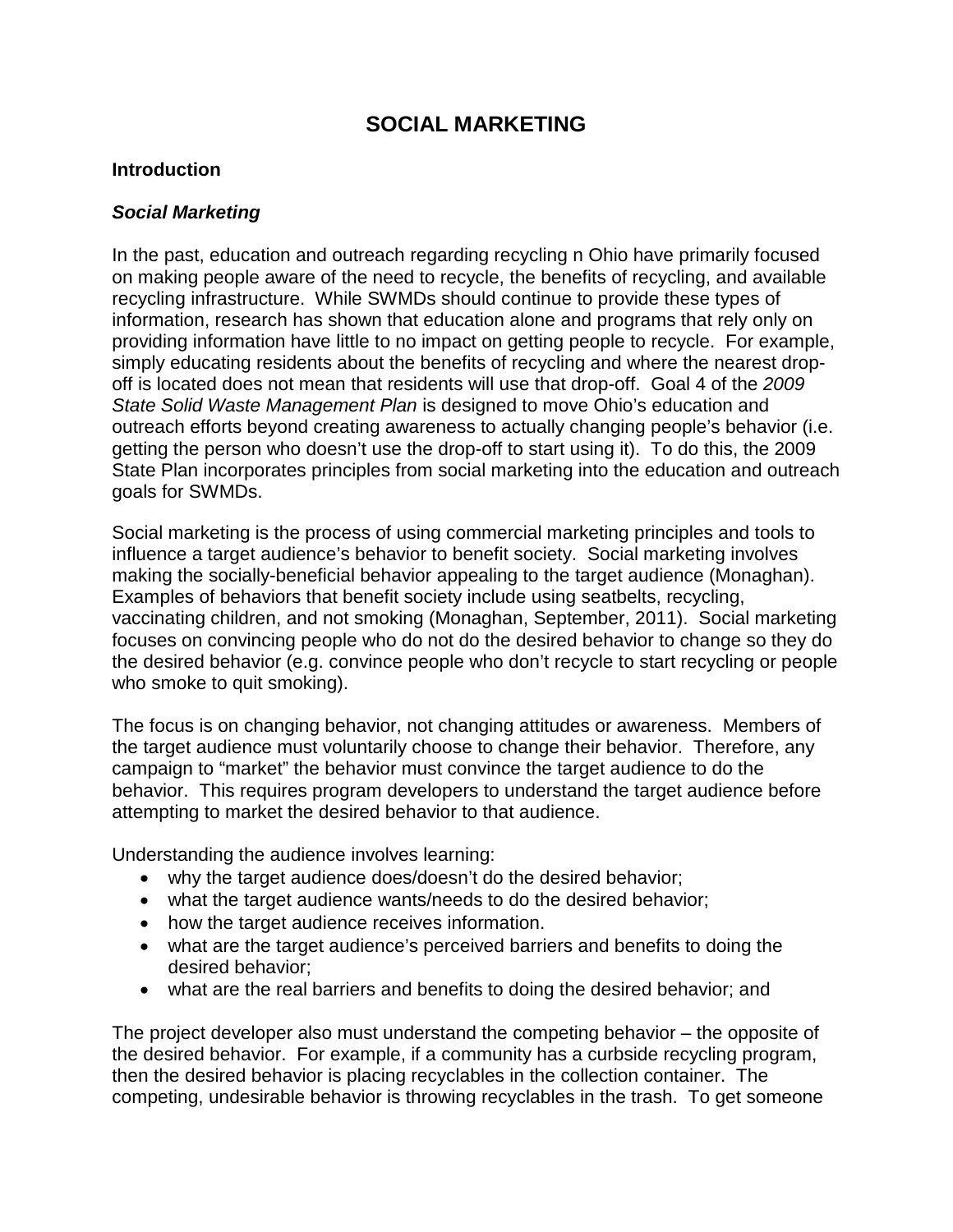who throws recyclables in the trash to recycle, social marketing requires understanding why that person continues to dispose of recyclables rather than place the recyclables in the recycling container. This involves understanding what prevents the person from recycling, the benefits to continuing to throw recyclables in the trash, and what would motivate that person to recycle.

A successful social marketing program changes the benefits and barriers so that the desired behavior becomes more attractive than the competing behavior. The program removes barriers to a specific behavior, while at the same time increases the benefits of that behavior. "There are four non-mutually exclusive ways that this can be done:

- Increase the benefits of the desired behavior
- Decrease the barriers of the desired behavior
- Decrease the benefits of the competing behavior
- Increase the barriers of the competing behavior" (McKenzie-Mohr, pg. 5.)



The following text box illustrates the social marketing process.

There are two models that are often used interchangeably – social marketing and community-based social marketing (CBSM). Both models involve changing behavior. However there are subtle differences between the two models. The main difference is that CBSM applies the principles of social marketing to the local level. CBSM focuses on how to get people in a defined geographical area to change their behavior. CBSM strategies involve direct contact with members of the target audience in the selected community to develop the best outreach strategy for that community. (for purposes of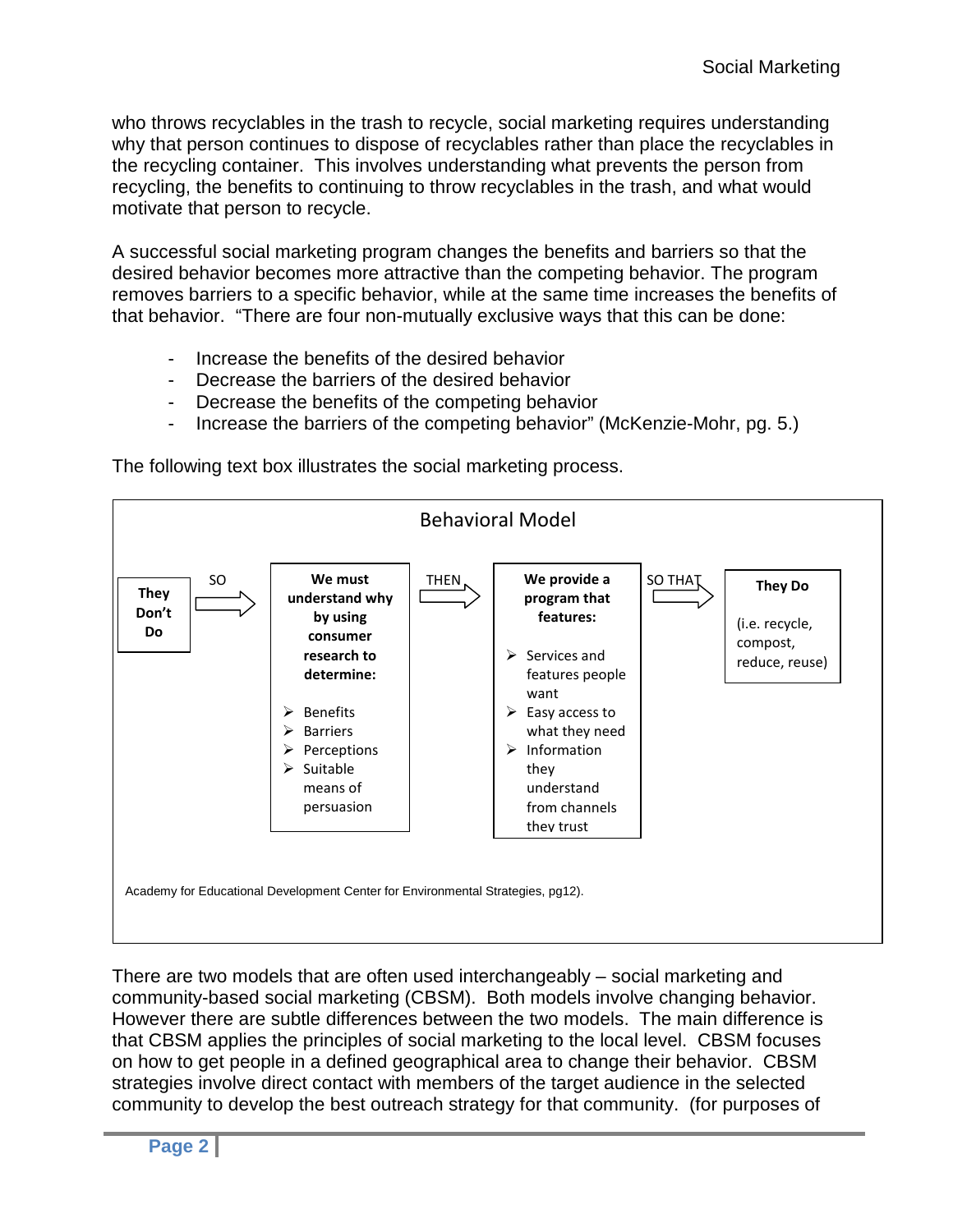the solid waste management plan, this appendix does not differentiate between the two models. When developing a social marketing strategy specific to a community, however, the program developer needs to become familiar with the steps involved in addressing members of the target audience.

# **The Social Marketing Process**

There are six basic steps for developing and implementing effective environmental outreach programs using social marketing principles:

- 1. Identify the problem, the desired behavior change, and the target audience(s) that needs to make the change.
- 2. Assess and Research the Audience;
- 3. Plan and Design;
- 4. Pilot and Revise;
- 5. Implement; and,
- 6. Monitor and Evaluate.

Steps 1 through 3 will be completed during the process of preparing a solid waste management plan. Steps 4 through 6 will likely be completed after the solid waste management plan has been approved.

### **1). INDENTIFY THE PROBLEM, THE DESIRED BEHAVIOR CHANGE, AND THE TARGET AUDIENCE(S)**

The first step involves identifying:

- The problem to be addressed;
- The behavior change(s) needed to overcome the problem
- The target audience(s) that needs to change its behavior.

The behavior(s) to be changed will depend upon the available recycling opportunities (such as curbside recycling programs and drop-off locations). For recycling, there are two general behaviors that can be affected - getting people to establish new recycling opportunities and getting people to use existing recycling opportunities. Once the project developer identifies the behavior that needs to change, then the developer will determine which target audience(s) needs to adopt that behavior.

It is important to identify the desired behavior change and not the desired outcome. An example of an outcome is less recyclable material being disposed in landfills. An example of a behavior is putting more recyclable materials in a recycling bin.

# **2). ASSESS AND RESEARCH THE TARGET AUDIENCE**

To influence a target audience's behavior, the project developer must first understand the target audience. The first place to start is by researching literature.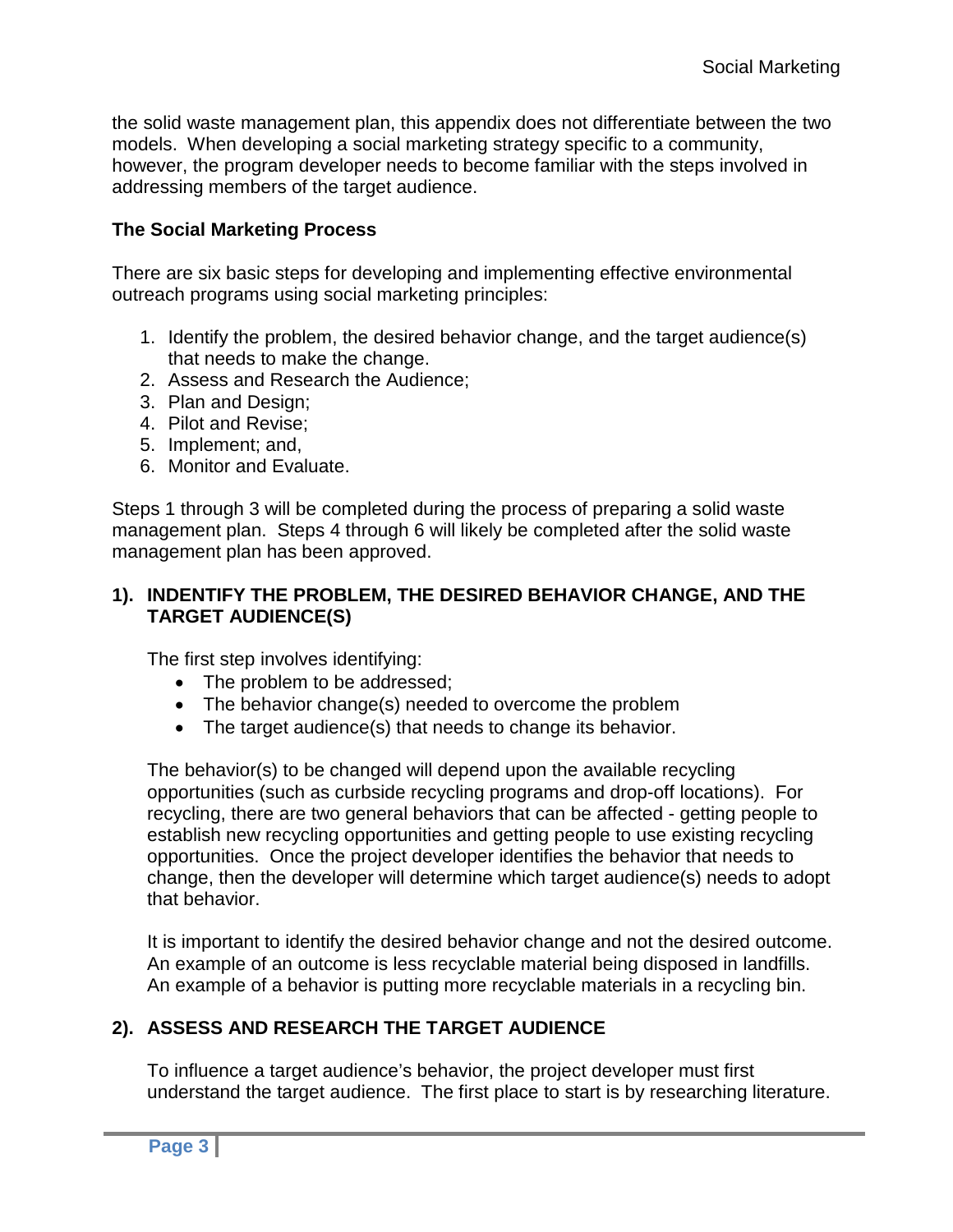A great deal of information already exists about why people do or do not recycle given a specific situation and how to get more people to recycle in that situation. The project developer may be able to obtain much of the information that he/she needs about a target audience by researching secondary sources. Even so, however, the project developer may gain valuable information by gathering some primary information (see the section on primary information later in this appendix).

The project developer will need to learn about the target audience in terms of the following categories:

- Current behaviors (what the target audience currently is/is not doing);
- Barriers (what prevents the target audience from doing the desired behavior?);
- Benefits (What does the target audience want in exchange for doing the desired behavior/giving up undesired behavior?);

[*NOTE: Both the desired behavior and the competing behavior have benefits and barriers. It is crucial to determine whether barriers and benefits are perceived or if they actually exist. People can have misconceptions and misinformation that cause them to believe that barriers that do not actually exist prevent them from doing the desired behavior or that there are more benefits to the undesired behavior than really exist.*]

- Perceptions and beliefs (what does the target audience think about recycling?);
- Obtaining information/best persuasion techniques (how does the target audience get information , where are the best places to reach the target audience, and what will get the target audience's attention?); and,
- Demographics.

Current behaviors: Understanding current behaviors involves knowing:

- What the target audience is doing instead of the preferred behavior.
- Why people who recycle choose to recycle.
- Why non-recyclers don't recycle.
- What actions program providers can take to make a difference

Understanding the differences in behaviors between recyclers and non-recyclers may help identify the key to changing the behavior of non-recyclers.

Barriers: The purpose of identifying barriers is to find ways to overcome them. To address existing barriers to recycling, the program developer must understand what prevents the target audience from recycling, what makes recycling easy and hard to do for the target audience, and what can be done to minimize or eliminate the barriers to recycling. Some common barriers include:

- Recycling options/infrastructure are not available;
- Knowledge/lack of knowledge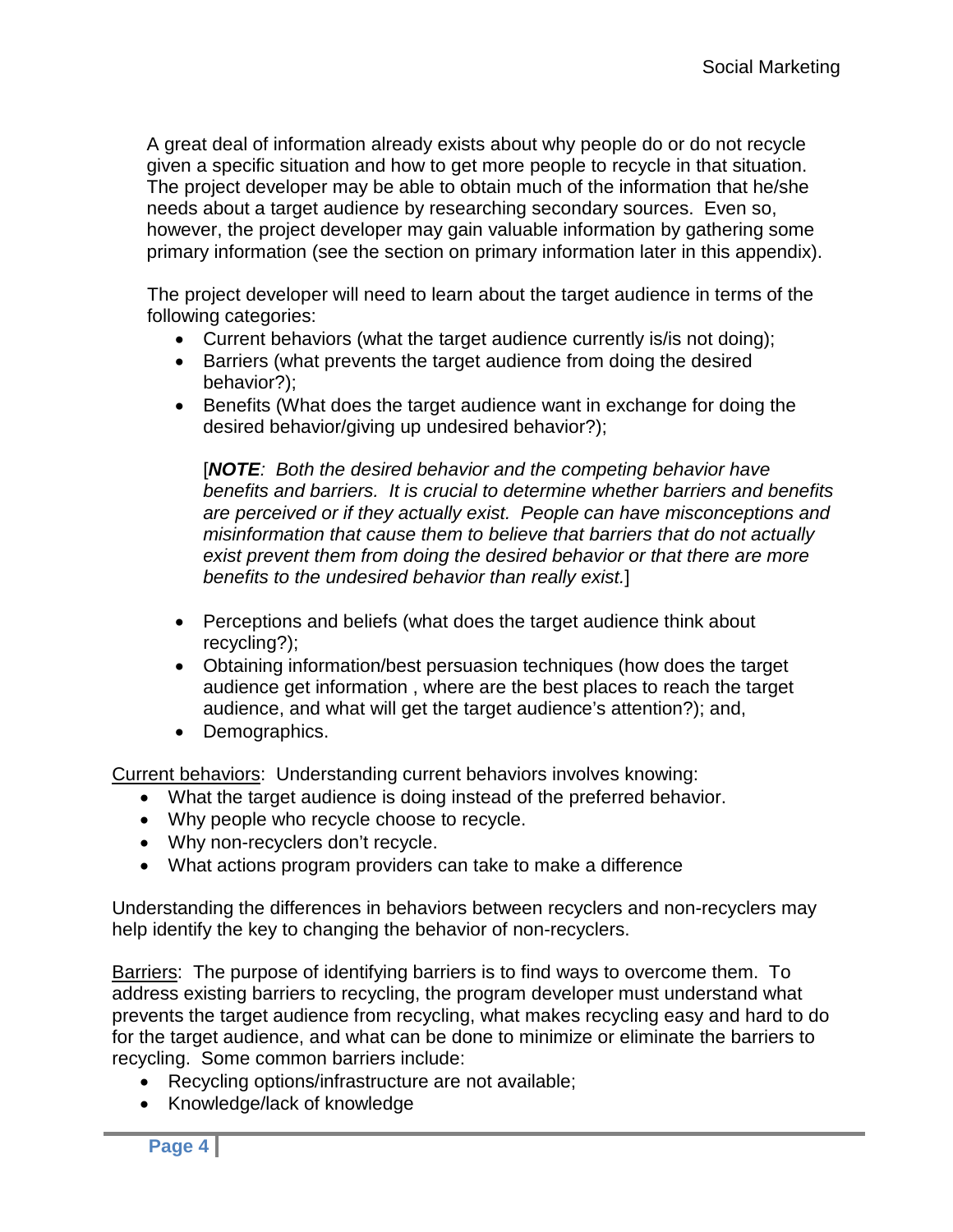•

[*Note: Having knowledge/being aware of recycling may increase the target audience's willingness to recycling, but knowledge alone is not a motivator. Conversely, the lack of knowledge can be a barrier.*]

- Time constraints:
- Personal convenience/inconvenience (e.g. no space for bins, hard to move bins to the curb, bins too small, drop-off too far away);
- Established habits (can't remember to recycle);
- Cost;
- Beliefs and perceptions(recycling isn't important, recyclables get thrown into the trash, I have to pay to recycle but trash collection is free.);
- Misinformation: and
- Apathy (indifference to recycling).

As can be seen from the list above, some barriers can be addressed through outreach whereas others must be addressed through the design of the recycling program.

Benefits: The program developer needs to understand what motivates people to recycle, what benefits members of the target audience could realize if they began recycling, and the benefits of the competing behavior.

Some common benefits of recycling are:

- financial (earn money, decrease trash bill)
- social pressure, (friends and neighbors do it)
- recognition; and,
- sense of obligation ("it is expected of me" and "it is the right thing to do")

Perceptions and Beliefs: The program developer needs to understand what members of the target audience think about recycling. This includes understanding

- What the target audience sees as pros and cons of recycling;
- What the target audience sees as consequences of recycling/not recycling;
- How important recycling is to the target audience;
- How effective the target audience perceives recycling to be; and,
- How concerned the target audience is about recycling.

Obtaining information/best persuasion techniques – The program developer needs to understand what the best way is to market recycling to the target audience. This involves knowing:

- The best way to reach the target audience;
- The best time and place to reach the target audience;
- How the target audience receives information;
- Who or what the target audiences consider to be a credible source of information;
- The groups or individuals that most influence the target audience and how those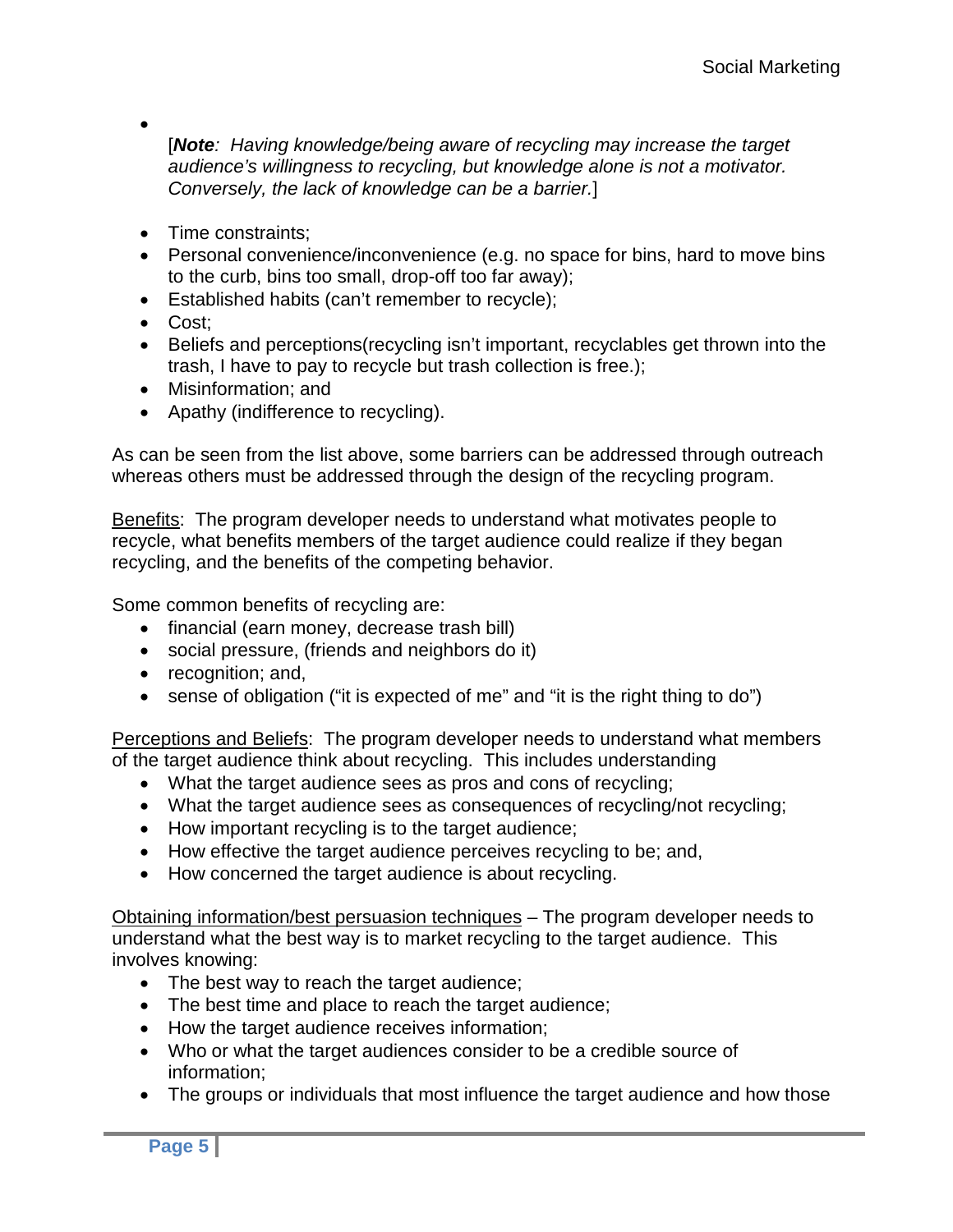groups/individuals can be involved in an outreach strategy;

• The combination of mass media, interpersonal communication, and print materials that should be used

Demographics – The program developer needs to understand the characteristics of the population that makes up the target audience. Demographics to consider include:

- Age
- Income
- Education
- Children/no children
- Home ownership
- Gender

### *Primary Research*

It is possible that the project developer will need to supplement available information with information obtained through primary research. There are a number of techniques the project developer can use to obtain primary information. Some techniques include:

- Observational Studies (direct observation of an activity or behavior can be a powerful tool for identifying barriers)
- Group Meetings
- Focus groups involving stakeholders
- Surveys (good at reaching a larger audience)
	- o Intercept
	- o In-depth reviews
	- o Self-administered questionnaires
	- o Phone surveys

## **3). PLAN AND DESIGN**

During this step, the project developer will create the strategy for marketing recycling to the target audience. The project developer will:

- develop and/or select programs;
- create a marketing campaign including the message and the appropriate techniques and media for delivering the message;
- identify incentives;
- establish measurement tools; and
- determine criteria for success/failure.

The project developer will create a strategy using information gathered during the research phase and in the context of the best management practices identified in Appendix L. The strategy must address benefits, barriers, and messages that are relevant to the target audience. Thus, the strategy must identify the audience's stated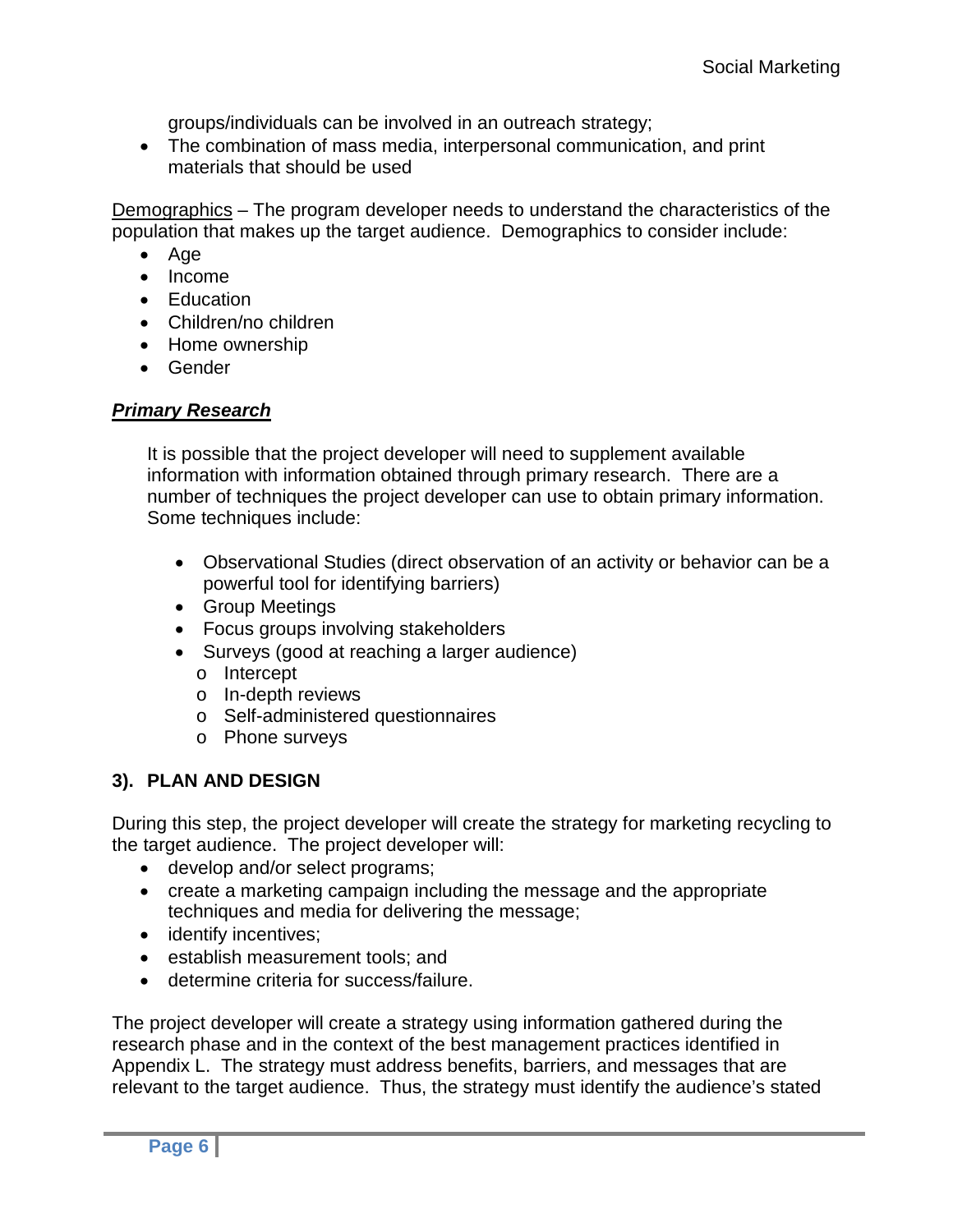needs and wants, not what the project developer perceives as the audience's needs and wants.

Using assessment information, the project developer will identify:

- Specific actions people can take to begin recycling. Members of the target audience need to be able to do what they are being asked to do.
- Any subgroups within the target audience that should be the focus of initial outreach attempts. Examples include people who already recycle but do it only part of the time, people who are willing to voluntarily recycle, and influential or prominent members of the target audience,
- The benefits that the target audience will receive as a result of recycling. The target audience must want these benefits and must be able to obtain the benefits by recycling (from *The Manager's Guide to Social Marketing*, page 8).
- Barriers that need to be lowered/eliminated so the target audience can/will recycle. Overcoming these barriers is key to successfully changing behavior.
- The best media to reach and involve the target audience (the most important messages, most important times, most effective combination of mass (print and traditional media, such as newspapers, newsletters, radio and television ads, billboards, etc.) and electronic media (such as the Internet ( a web page, e-mail, and social media [such as Facebook, Twitter, etc.]).
- Other groups and individuals who need to be included as partners.

Some common tools that can be incorporated into programs include:

#### [*NOTE: much of the information for the following discussion about social marketing tools was taken from Social Marketing for Recycling in Ohio: A Guide to Understanding Planning and Conducting Social Marketing Projects.*]

[*NOTE: as with barriers, some of these tools can be incorporated into the outreach strategy, but some address changes to recycling programs and infrastructure.*]

Commitment - Research shows that people are much more likely to do something when they have made a commitment to doing it. Furthermore, written commitments are much stronger than oral commitments. Thus, if someone isn't currently recycling, it may be possible to get them to recycle by getting them to commit in writing to recycle.

Commitment should be obtained for only behaviors people express an interest in doing. Commitment will work only if it is given voluntarily.

Prompts – Prompts are reminders and can be useful for members of a target audience that intermittently recycle, usually because they don't remember to recycle regularly. Prompts need to be provided frequently, be highly visible, and catch the audience's attention. Prompts will be successful with only people who are willing to engage in the desired behavior. The intermittent recycler is already inclined to recycle and, therefore, represents "low hanging fruit".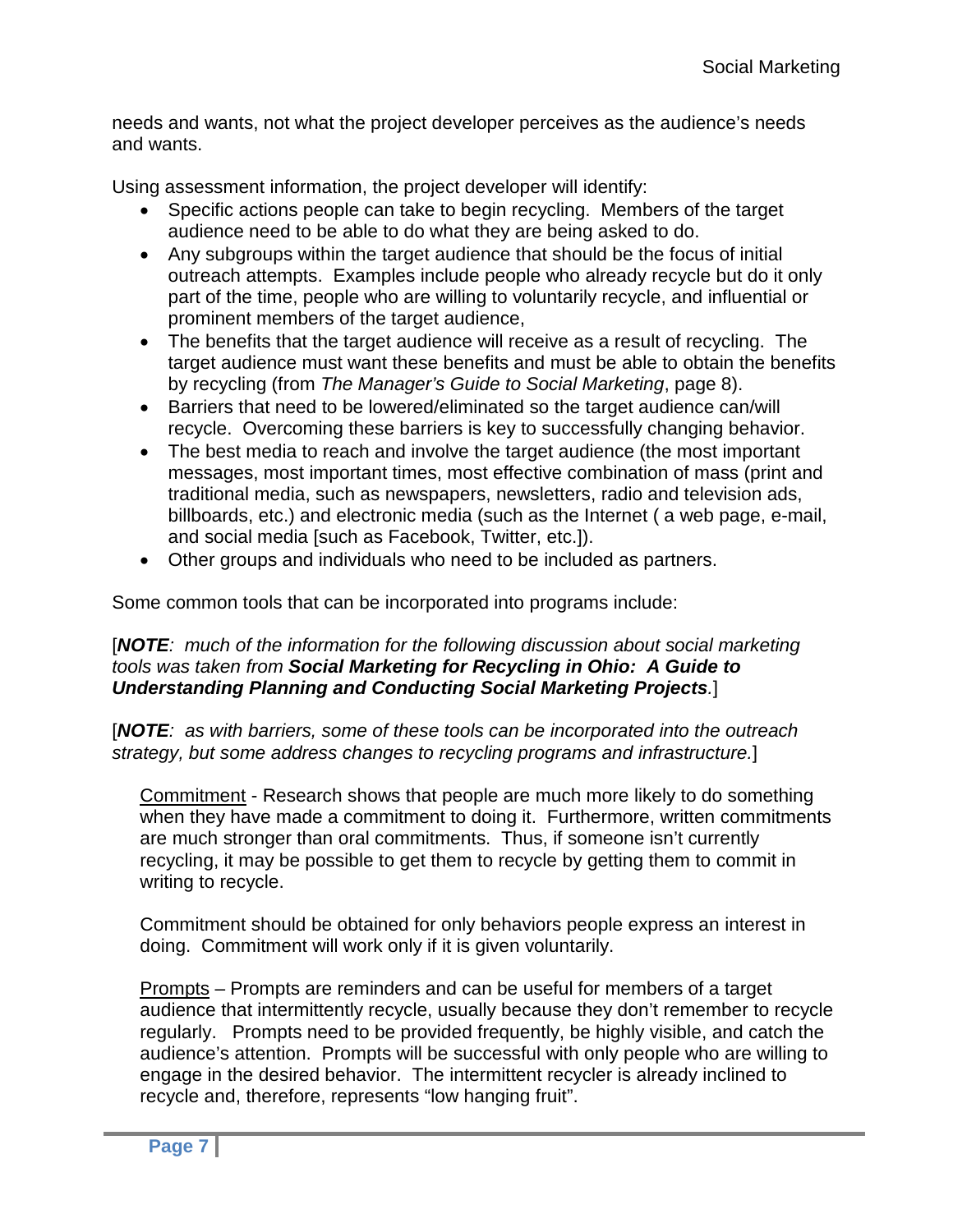Feedback - People are more likely to begin recycling or to continue recycling if they know that their behavior will make/is making a difference. Providing information that ties their behavior to success is one way of encouraging additional recycling.

Identify block leaders/recycling advocates - People often look to others to guide behavior. If they see that people they trust or admire do the behavior, then they will be more apt to do the behavior as well.

Any member of a community that is willing to become active and set the example for neighbors can be a block leader. Block leaders can engage neighbors to address local environmental issues (such as recycling, composting, etc.) either passively by example or actively by interaction and persuasion.

Norms/Motivation (desire for social acceptance) the more people see recycling as something others do is a motivating factor

Making recycling a norm involves making it the typical behavior instead of the exception. This is done by making recycling more visible/noticeable. Making something a norm relies on peoples' desire to fit in. People are more likely to engage in a behavior if they see other people doing the behavior.

Incentives - Incentives can be used to entice people to participate in recycling programs by rewarding them for their participation. Incentives can be monetary (such as financial awards, coupons, or gifts) and non-monetary (such as public recognition). To be effective, the incentive offered has to be something the target audience wants.

Examples of incentive-based programs include RecycleBank, combined pay-as-youthrow trash collection and curbside recycling services, awards, and media announcements.

The danger with incentives is that once they are discontinued, the target audience may discontinue the desired behavior.

Persuasive/effective Communication - In order for a promotional campaign to be successful, the message of the campaign needs to:

- capture the attention of the target audience;
- be personalized to the target audience;
- come from a credible source;
- be appropriate based on the perceptions of the target audience;
- be easy to read and understand (e.g. based on reading level of target audience, not the creator); and,
- be easy to remember.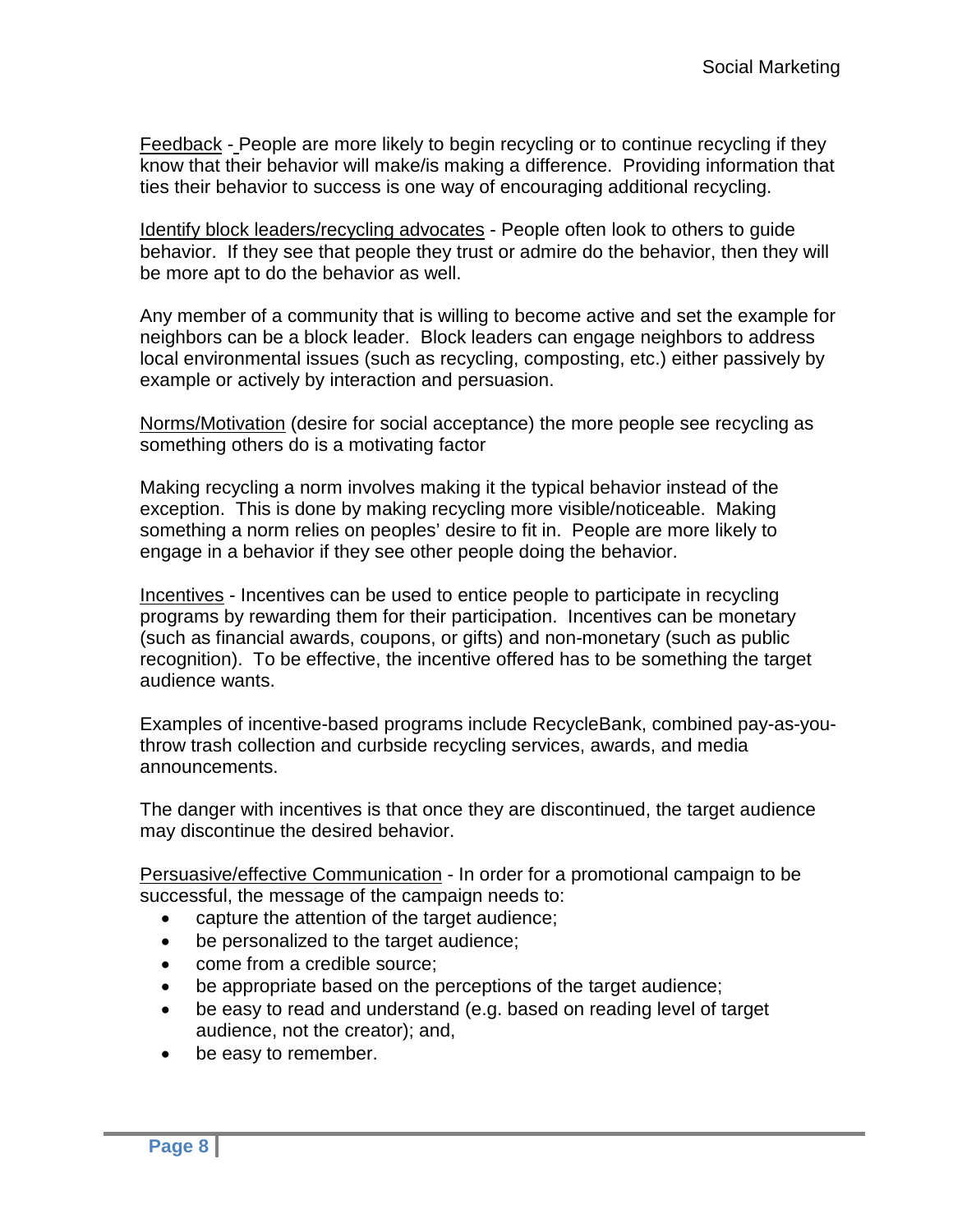Enhance Convenience – Although not something that can be changed through outreach, improving the convenience of a recycling program sometimes is the easiest way to affect behavior. Some common convenience factors include:

- reducing sorting requirements,
- increasing the size of collection receptacles,
- upgrading subscription curbside service to non-subscription service,
- placing drop-off locations in high travel areas/convenient to normal destinations,
- maintaining consistent collection times,

### Measureable Outcomes:

When developing programs, the project developer will define targets or standards that can be measured to evaluate whether the desired behavior is happening as a result of the outreach efforts. Measureable outcomes need to be achievable, specific, quantifiable, realistic, and time-based.

Defining measurable outcomes requires that the project developer determine what data will be collected and how to collect, manage, and analyze the data. In order to measure the relative success of a program on behavior, the project developer will also need preprogram data to use as baseline data. The program developer will likely gather the baseline data during the research and assessment phase.

Before establishing measureable outcomes, the project developer must first consider the types of data that can and cannot be collected. For example, it is very difficult to determine total waste generated by the population that can potentially use a specific drop-off location. Without total waste generation, it isn't possible to calculate a recycling rate for the drop-off. Therefore, determining the change in the weight of recyclables collected as a result of a marketing effort is a better measurement than the change in the recycling rate. (Dave Landis, pg. 25).

Examples of measureable outcomes include:

- Number of communities that establish new recycling programs;
- Number of new customers that sign up for a curbside recycling program;
- Number of customers that set-out containers for curbside recycling;
- Number of residents that use a drop-off location;
- Increase in the number of times a drop-off bin is emptied;
- Number of residents that use a special collection event;
- Number of schools that establish new in-school recycling programs;
- **Increase in material collected for recycling;**
- Decrease in waste disposed;
- Number of organizations requesting recycling containers for special events;
- **Decrease in the number of times a company's trash container is pulled by the** waste hauler.
- **Decrease in contamination;**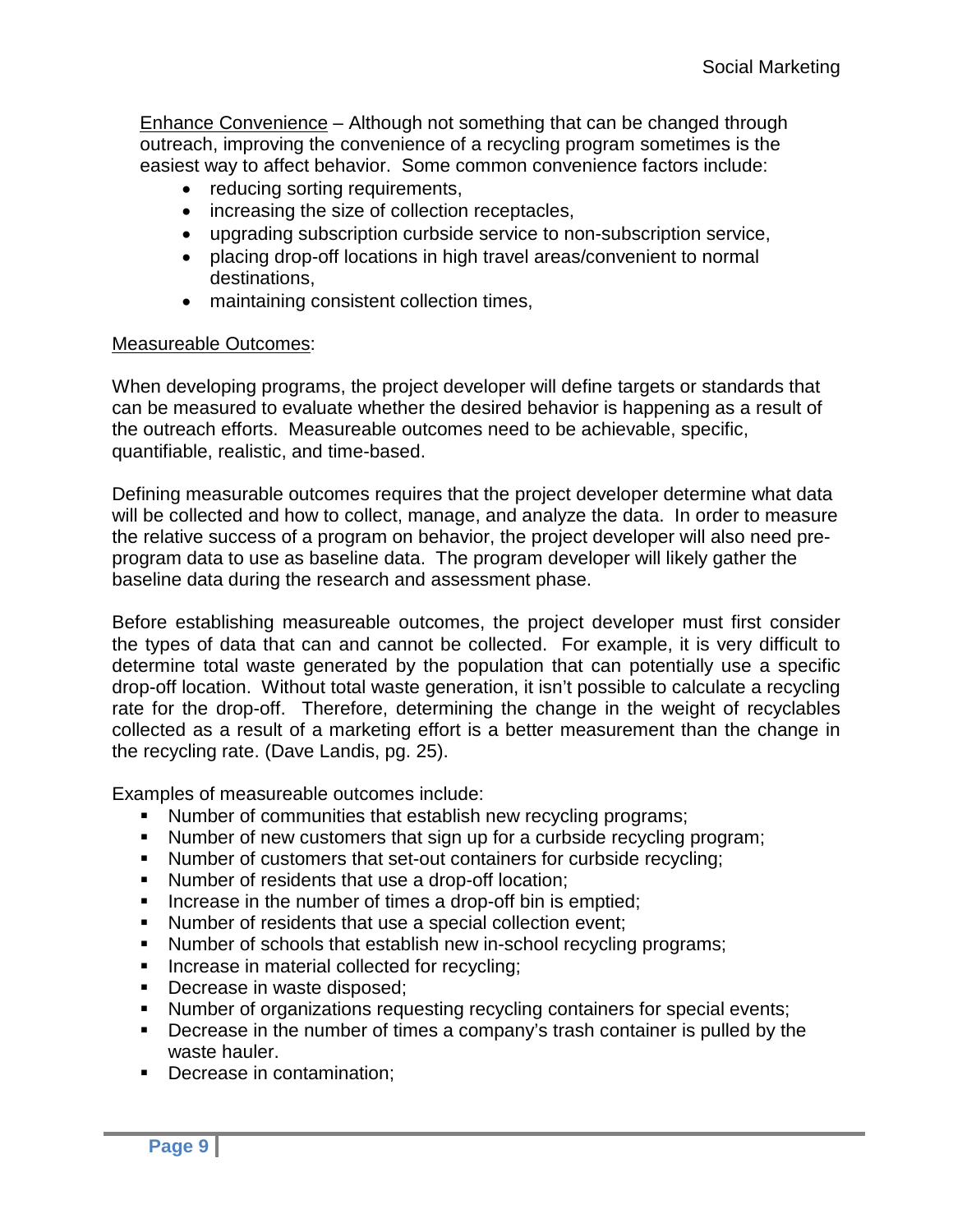# **4). Pilot and Revise**

# *Pilot:*

Prior to implementing a program on a full-scale basis, it is a good idea for the project developer to pilot the program with the target audience. Piloting is usually associated with marketing campaigns, but may also be done for other types of programs. Piloting can help the project developer avoid wasting resources on ineffective programs. Piloting can help the project developer make sure that he/she truly understands the target audience's wants and needs, has developed a marketing strategy appropriate to the target audience, and can obtain the desired result. When piloting, the project developer should select a representative sample of the target audience.

Piloting can do all of the following:

- Involve the target audience in designing an outreach program and the marketing strategy.
- Make sure an outreach program is something the target audience is interested in.
- Make sure the target audience understands the message being conveyed.
- Make sure that the target audience doesn't interpret the message in unintended or unforeseen ways.
- Determine if the message is relevant to the target audience.
- Make sure the message is something that catches the target audience's attention and that the target audience finds persuasive enough to engage in the desired behavior.
- Determine if the target audience finds the message and the messenger/delivery vehicle credible.
- Result in additional ideas that can be incorporated into the program.
- Result in refining the program to make the message and overall program more appealing and effective.

Some potential piloting tools include:

- Limited implementation of a program to test its effectiveness on a representative sample of the target audience
- Focus Groups
- Individual Interviews
- Intercept Interviews
- Self-administered Questionnaires
- Readability Testing

## *Revise*

Once the project developer has finished piloting, he/she will review the results and determine what changes to the program need to be made to address the target audience's recommendations. If the project developer makes significant revisions to the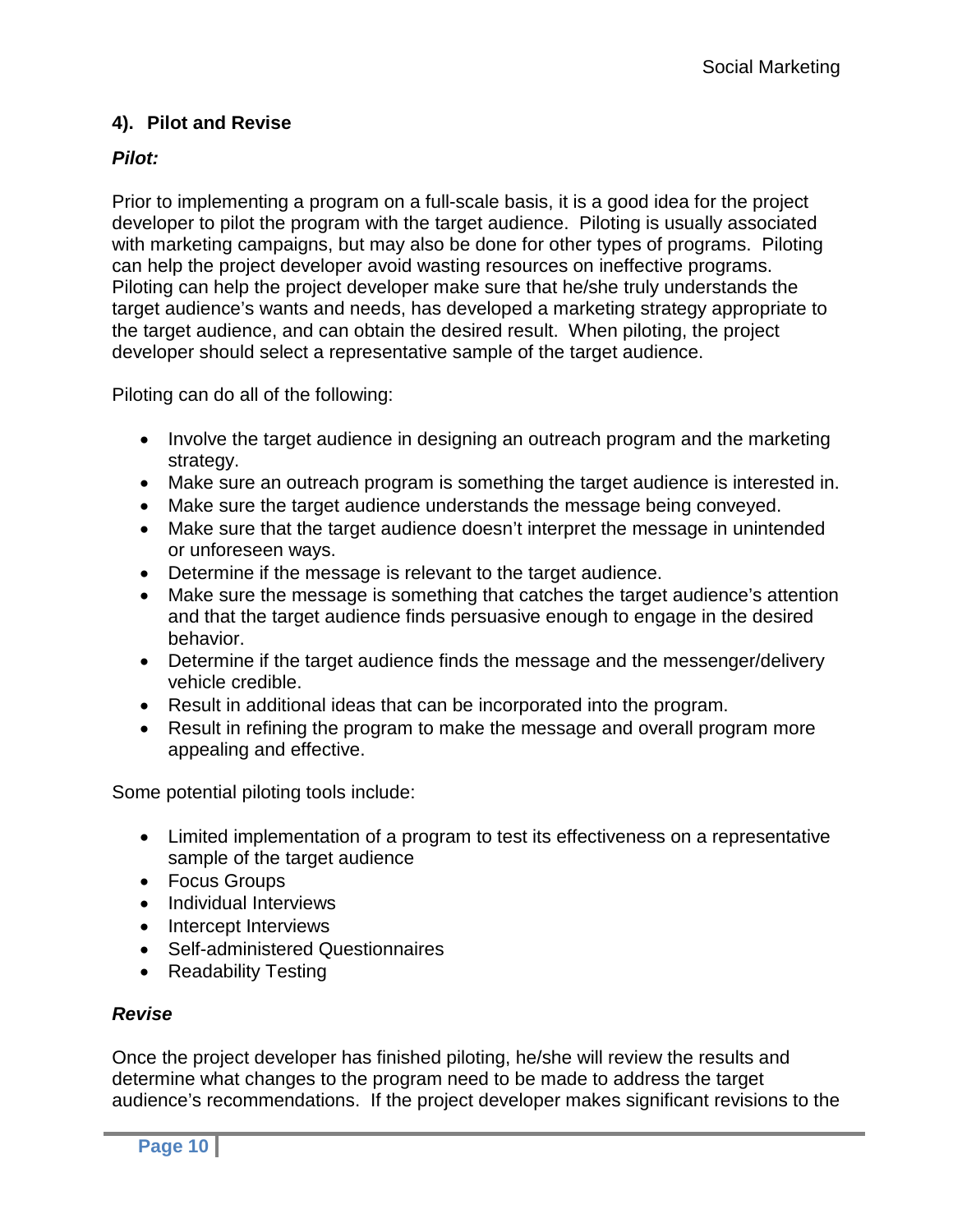program to address the target audience's input, then it may be a good idea to conduct a second round of piloting, provided the project developer has the time and resources to do so.

# **5). Implement**

This is the step when the project developer implements the full behavior change strategy. This is the first time the entire target audience will be exposed to the strategy.

Some things to keep in mind during this step:

- Prior to implementing, make sure to have baseline data to compare the results of the strategy against
- Provide regular feedback to the target audience about the results of their changed behavior. This will help to reinforce the importance of their changes and motivate the target audience to continue with the desired behavior.

# **6). Monitor and Evaluate**

This step is conducted in conjunction with the implementation phase.

Some things to keep in mind during this step:

- When evaluating the effectiveness of the social marketing strategy, measure the extent to which the strategy changed the targeted behavior. This will involve evaluating the measureable outcomes defined in Step 3.
- Take periodic measurements to ensure that the target audience continues to do the desired behavior. Regularly tracking progress allows the project developer to identify problems and take action to correct them.

As an example, strategies to get more people to recycle often result in an initial increase in participation. As time passes, some of those new participants may quit recycling. Identifying that as a barrier early enough gives the project developer the ability to adjust the strategy to address those "sometimes" recyclers.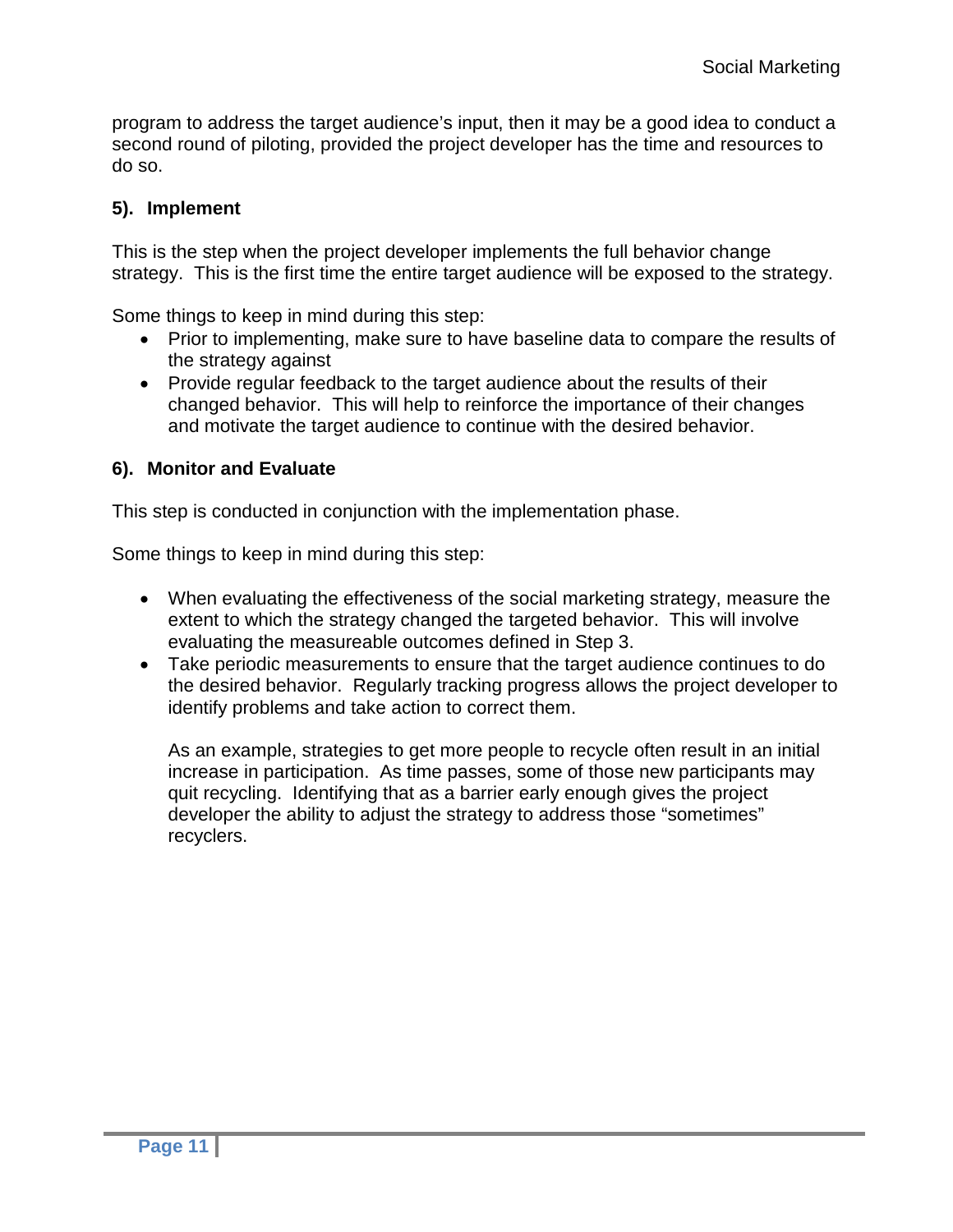### **Bibliography**

Academy for Educational Development Center for Environmental Strategies, *Heating Up Society to Take Environmental Action: A Guide to Effective Environmental Education and Communication.* ISBN 0-89492-118-5. Center for Global Health Communication and Marketing. 2002. Web. 1 July 2010).

Andreasen, Alan R. *Marketing social change: Changing behavior to promote health , social development, and the environment*. Jossey-Bass, October 1995. Print

Booth, Elizabeth Mills, *Starting with Behavior: A Participatory Process for Selecting Target Behaviors in Environmental Programs. Center for Global Health Communication and Marketing. 1996. Web. 15, June 2010.*

Centers for Disease Control and Prevention, *Social Marketing for Nutrition and Physical Activity Web Course.* Centers for Disease Control and Prevention. n.d. Web. 15 June 2010.

Clarke, Marjorie J. and Juliana A. Maantay. *Optimizing recycling in all of New York City's neighborhoods: Using GIS to develop the REAP index for improved recycling education, awareness, and participation.* Lehman College. 2006. Web. 10 June 2010.

Community Tool Box, a public service of the University of Kansas. n.d. Web. 16 June 2010.

Landis, Dave. *Social Marketing for Recycling in Ohio: A Guide to Understanding, Planning, and Conducting Social Marketing Projects*. Ohio Department of Natural Resources. October, 2005. US EPA. Web. 6 June 2010.

McKenzie-Mohr, Doug. *Fostering Sustainable Behavior: An Introduction to Community-Based Social Marketing*. New Society Publishers, 2008. Print.

Monaghan, Paul, *Community-Based Social Marketing (CBSM): Extension's New Approach to Promoting Environmental Behavior Change*. Publication #WC119. University of Florida IFAS Extension, September 2011. Web. 9 March 9 2015.

*Motivating People to Reduce Waste*. Massachusetts Executive Office of Energy and Environmental Affairs. n.d. Web. 9 June 2010.

Pocock, Robert, Ian Stone, Helen Clive, Rebecca Smith, Jill Jesson and Stefan Wilczak. *Barriers to Recycling at Home*, August 2008. Waste and Resources Action Program. Web. 11 June 2010.

Schultz, P. W. *Knowledge, education, and household recycling: Examining the knowledge-deficit model of behavior change*. In T. Dietz & P. Stern (Eds.), New tools for